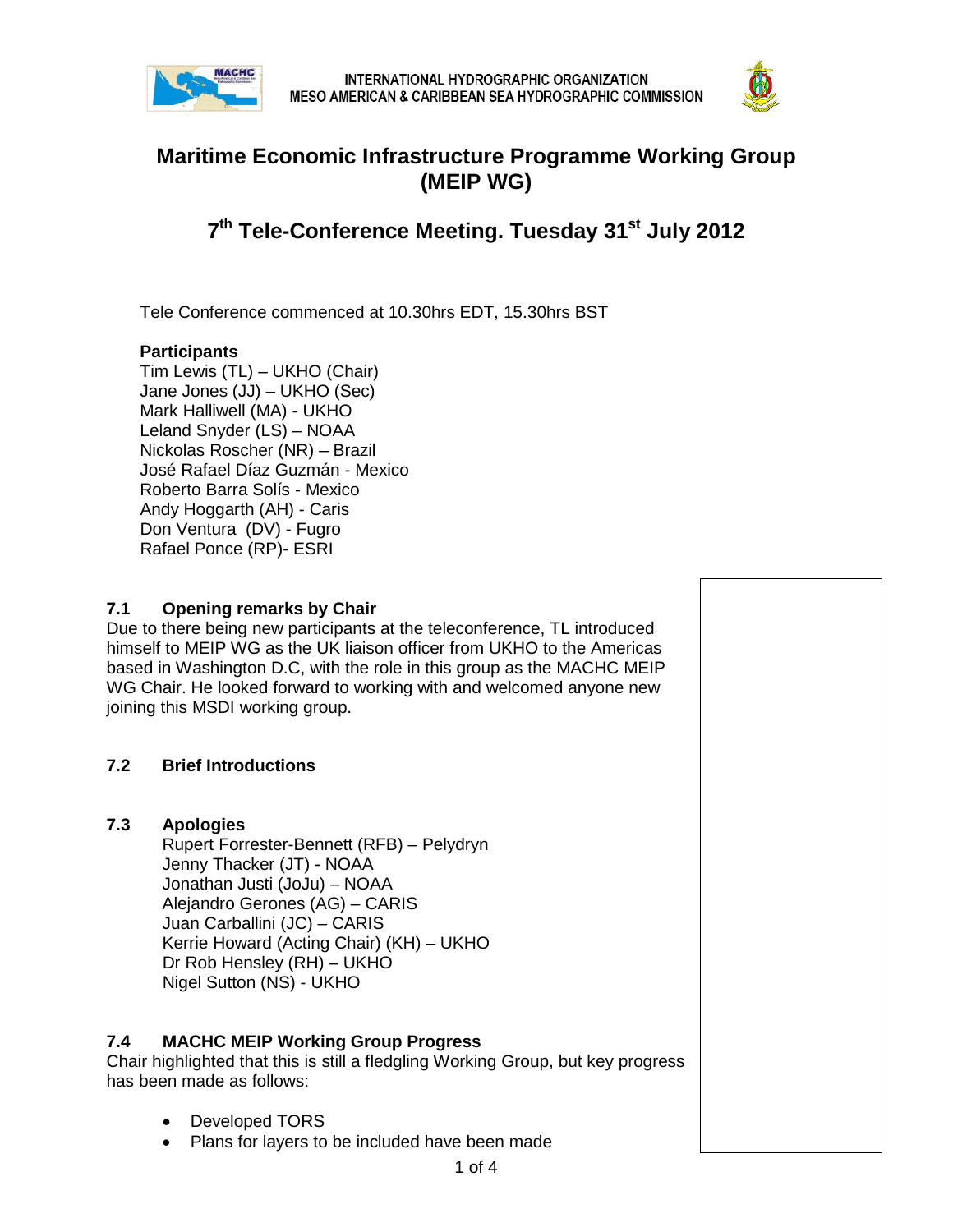• Questionnaire has been sent out for review • Key aim to provide update for MACHC in La Antigua 19/11/2012 including test bed showcase **7.5 Donor Funding / Capacity building options** Chair emphasized that aim for MEIP is for it to be a tool for hydrography in many formats and will assist business cases for innovative charting development techniques beyond hydrography. It is envisaged that the MEIP will highlight areas suitable for LIDAR and Satellite derived bathymetry techniques to be employed. Initially the focus will be to gain funding for hosting of the MEIP solution, with the future objective to target funding for data capture sensors in various forms.

Don Ventura and Rafael Ponce highlighted that they have had little contact with the large international banks. But have made contact with the Department of Commerce desk officers which sit in all the large banks including the World Bank.

Chair updated the teleconference on a contact he had made at the Maritime Alliance, San Diego. The Maritime Alliance has senior contacts in potential funding agencies who have been involved in maritime projects and have offered to coordinate a meeting of stakeholders in the Washington DC area on 14<sup>th</sup> September.

TL has also made contact with a company in Baltimore USA which makes generators that use the water column.

LS updated the meeting that he has made contact with a Caribbean organization called the 5C's who have finished a pilot of a GIS portal and have made a concept model. Contact has been made with the project's key contact Pat Mendoza to find common ground i.e. with near shore / LIDAR and is looking for synergies where both organizations may be looking for complimentary funding where hydrography and data collection could be considered part of the project.

### **7.6 Test Bed Model Progress**

With regards to action 6.4.1 UKHO have developed an ENC CATZOC layer which colour codes the source data quality according to the attribution of the objects. This is a world wide data set, but the area of the MACHC region can be made available for the MEIP, and a smaller area can be used for the pilot. UKHO have not built a test bed MEIP but have constructed this dataset which is available for use as a layer within the MEIP.

Chair asked that the test bed is created by ESRI, OCS and Caris. Rafael Ponce offered that this is constructed within ARC GIS online, with data layers accompanying such as the UKHO CATZOC layer. RP suggested that some of the data could be put onto the ESRI cloud. LS asked Rafael Ponce for thoughts on using ESRI ARC GIS server and maintaining the data in a data warehouse.

R Ponce suggested that the package is created from an ESRI concept to

**7.5.1 DV to forward contacts to Chair, Sec and UKHO NH. Completed**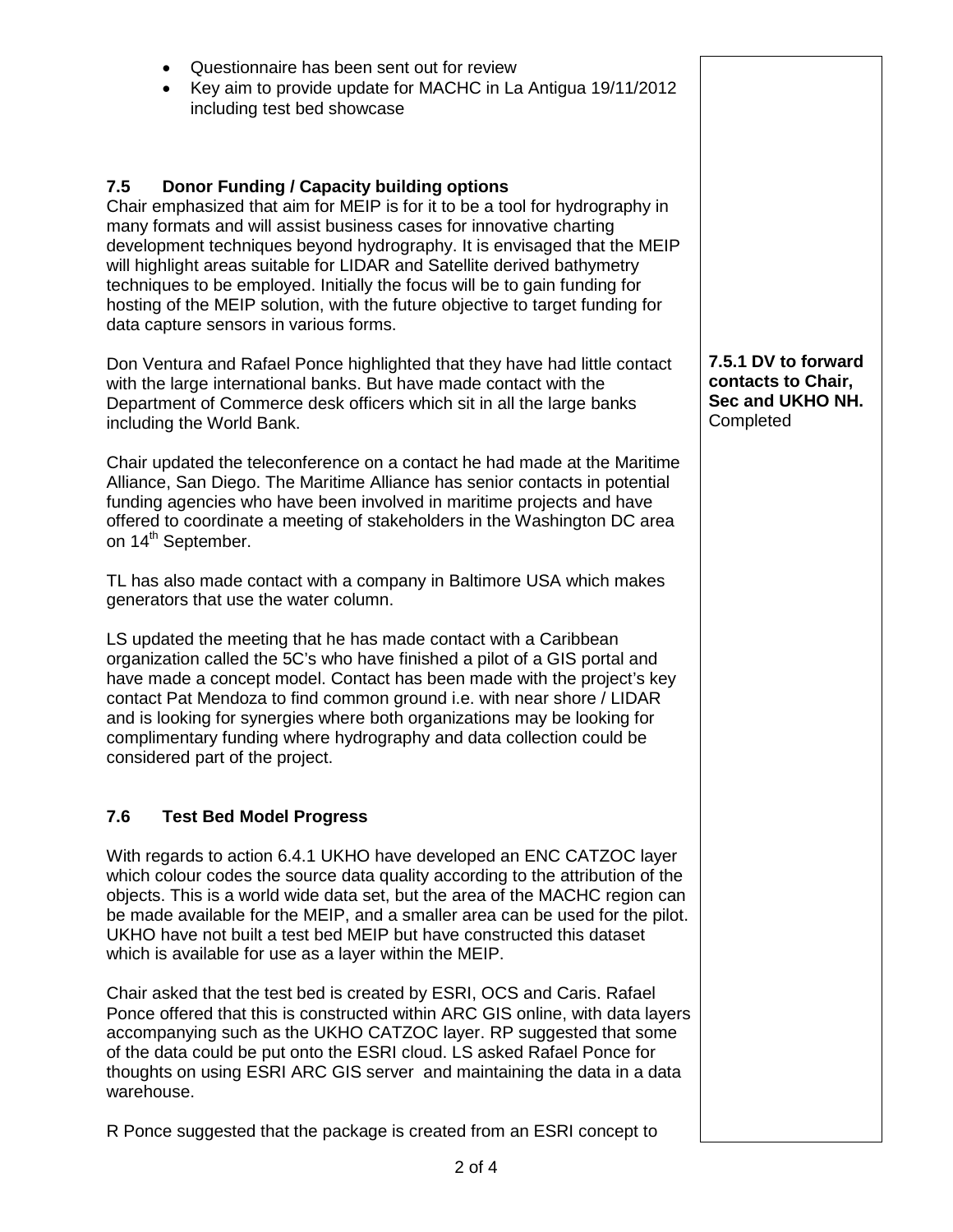| show off the efforts of the group together. Apps that can be used with ARC<br>GIS online to create a private group where only MACHC members can<br>access the portal and some data layers are given full public access.                                                                                                                                                                                                                                                                                              |                                                                                            | 7.6.1 UK to provide                                                                                                    |
|----------------------------------------------------------------------------------------------------------------------------------------------------------------------------------------------------------------------------------------------------------------------------------------------------------------------------------------------------------------------------------------------------------------------------------------------------------------------------------------------------------------------|--------------------------------------------------------------------------------------------|------------------------------------------------------------------------------------------------------------------------|
| Caris (AH) offered that the portal should demonstrate that data from different<br>sources is available through one portal. He offered to host the GB ENC<br>boundaries in an interoperable fashion, from a Caris server, to be drawn<br>down through the ESRI portal.                                                                                                                                                                                                                                                |                                                                                            | data to Andy H<br>(Caris) via CD or<br>FTP site.<br>Completed                                                          |
| This concept was agreed by all.                                                                                                                                                                                                                                                                                                                                                                                                                                                                                      |                                                                                            | 7.6.2 Subgroup to<br>be formed to work<br>on test bed. RP, AH,<br>MH, LS by $30th$<br><b>August (next</b><br>meeting). |
| Minutes of last meeting (6 <sup>th</sup> Meeting 28 <sup>th</sup> June 2012) and Review<br>7.7<br>of Actions                                                                                                                                                                                                                                                                                                                                                                                                         |                                                                                            |                                                                                                                        |
| The minutes were reviewed in broad terms by secretary. Key actions from<br>the last meeting will be closed and replaced by actions above as things have<br>now moved to a new course of action. Actions brought forward from earlier<br>meetings still stand but will move forward as work progresses towards the<br>key meeting at the MACHC and will be worked on in the background.<br>Participants were asked to provide feedback on these background agenda<br>items ready to be discussed at the next meeting: |                                                                                            |                                                                                                                        |
| Long Term Actions remaining from earlier meetings:                                                                                                                                                                                                                                                                                                                                                                                                                                                                   |                                                                                            |                                                                                                                        |
| 3.4.3                                                                                                                                                                                                                                                                                                                                                                                                                                                                                                                | Participants to review Vision Statement and to feedback to<br>Sec: Still open              |                                                                                                                        |
| 3.4.4                                                                                                                                                                                                                                                                                                                                                                                                                                                                                                                | Participants to suggest Mission Objectives: Still open                                     |                                                                                                                        |
| 3.5.1                                                                                                                                                                                                                                                                                                                                                                                                                                                                                                                | Participants to continue to review the layers: Still open                                  |                                                                                                                        |
|                                                                                                                                                                                                                                                                                                                                                                                                                                                                                                                      | <b>3.5.2</b> Websites which aggregate geographic data to be fed back to<br>Sec: Still open |                                                                                                                        |
| 4.5.1                                                                                                                                                                                                                                                                                                                                                                                                                                                                                                                | Chair to discuss AMVER: Still open                                                         |                                                                                                                        |
| 5.6.1                                                                                                                                                                                                                                                                                                                                                                                                                                                                                                                | Investigate source / supply historic AIS datasets: Still open                              |                                                                                                                        |
| 5.6.3                                                                                                                                                                                                                                                                                                                                                                                                                                                                                                                | UK to trial AIS data from website. UKHO not able to filter data<br>yet: Still open         | 7.7.1 All long term<br>actions to be<br>reviewed at 8 <sup>th</sup><br><b>MEIP WG</b><br><b>Teleconference</b>         |
| <b>Any Other Business</b><br>7.8<br>It was highlighted that the MACHC website contains no prompt material on<br>the MEIP WG.                                                                                                                                                                                                                                                                                                                                                                                         |                                                                                            | 7.8.1 Sec to forward<br>information to LS<br>for inclusion on<br>website                                               |